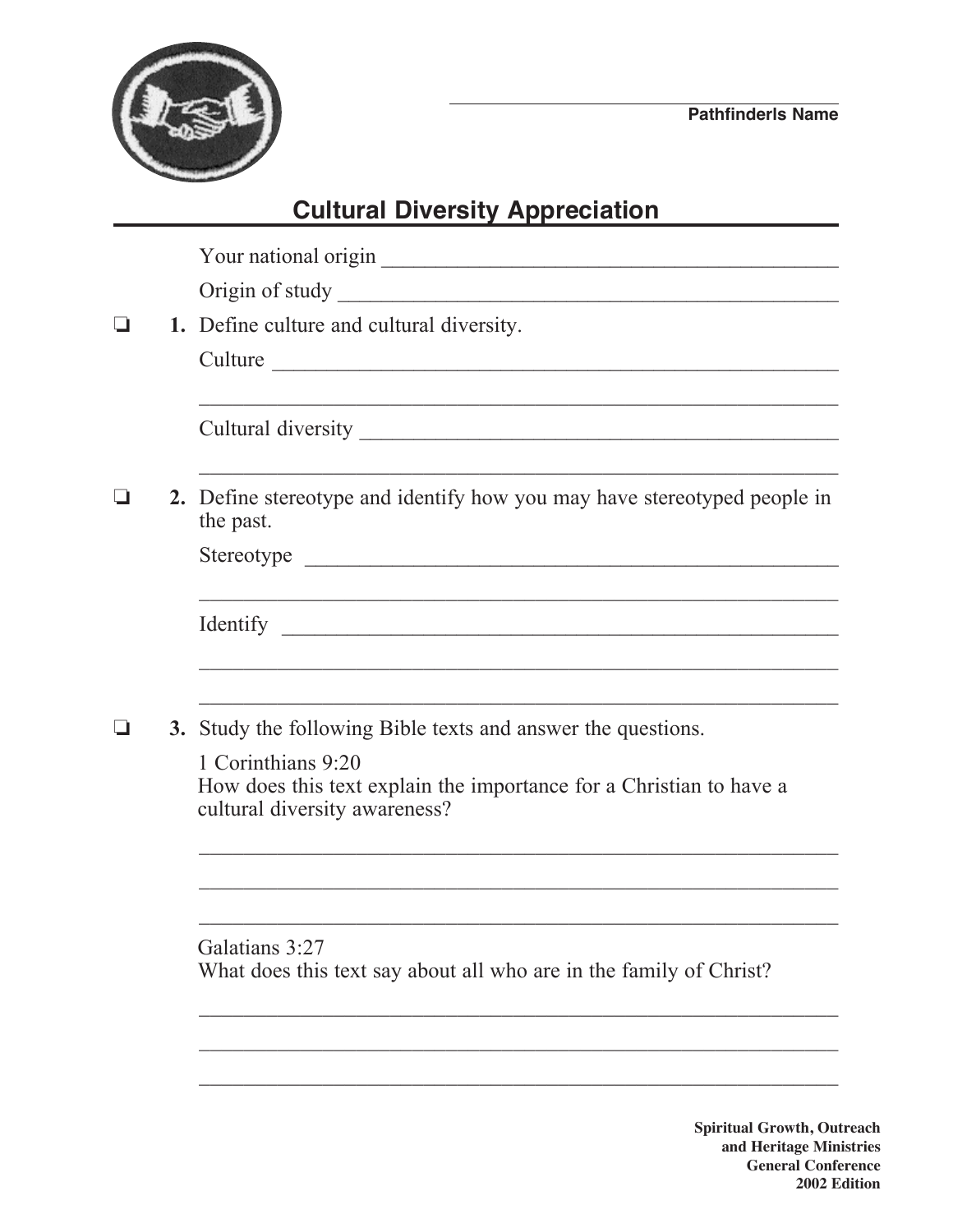|  | Ephesians 2:14<br>What should be the result of accepting Christ Jesus into our lives?                                                                                                                                                                                                                                                                                        |
|--|------------------------------------------------------------------------------------------------------------------------------------------------------------------------------------------------------------------------------------------------------------------------------------------------------------------------------------------------------------------------------|
|  | How do you plan to apply this message to your everyday life?                                                                                                                                                                                                                                                                                                                 |
|  | 4. Develop a friendship with a boy, girl or older person from your church,<br>school or community whose cultural background is different from yours<br>and conduct research from the following: library, internet, videos,<br>encyclopedia, etc, about the culture. Arrange an interview with this<br>family and complete the following:<br>Where did the culture originate? |
|  |                                                                                                                                                                                                                                                                                                                                                                              |
|  | What religions are prominent in that society?                                                                                                                                                                                                                                                                                                                                |
|  | What foods are typically eaten for:<br>(1) Breakfast<br><u> 1980 - Jan Barnett, fransk politik (d. 1980)</u>                                                                                                                                                                                                                                                                 |
|  |                                                                                                                                                                                                                                                                                                                                                                              |
|  | $\overline{3}$ Supper                                                                                                                                                                                                                                                                                                                                                        |
|  | How are eating habits influenced by the food available in that country?                                                                                                                                                                                                                                                                                                      |
|  |                                                                                                                                                                                                                                                                                                                                                                              |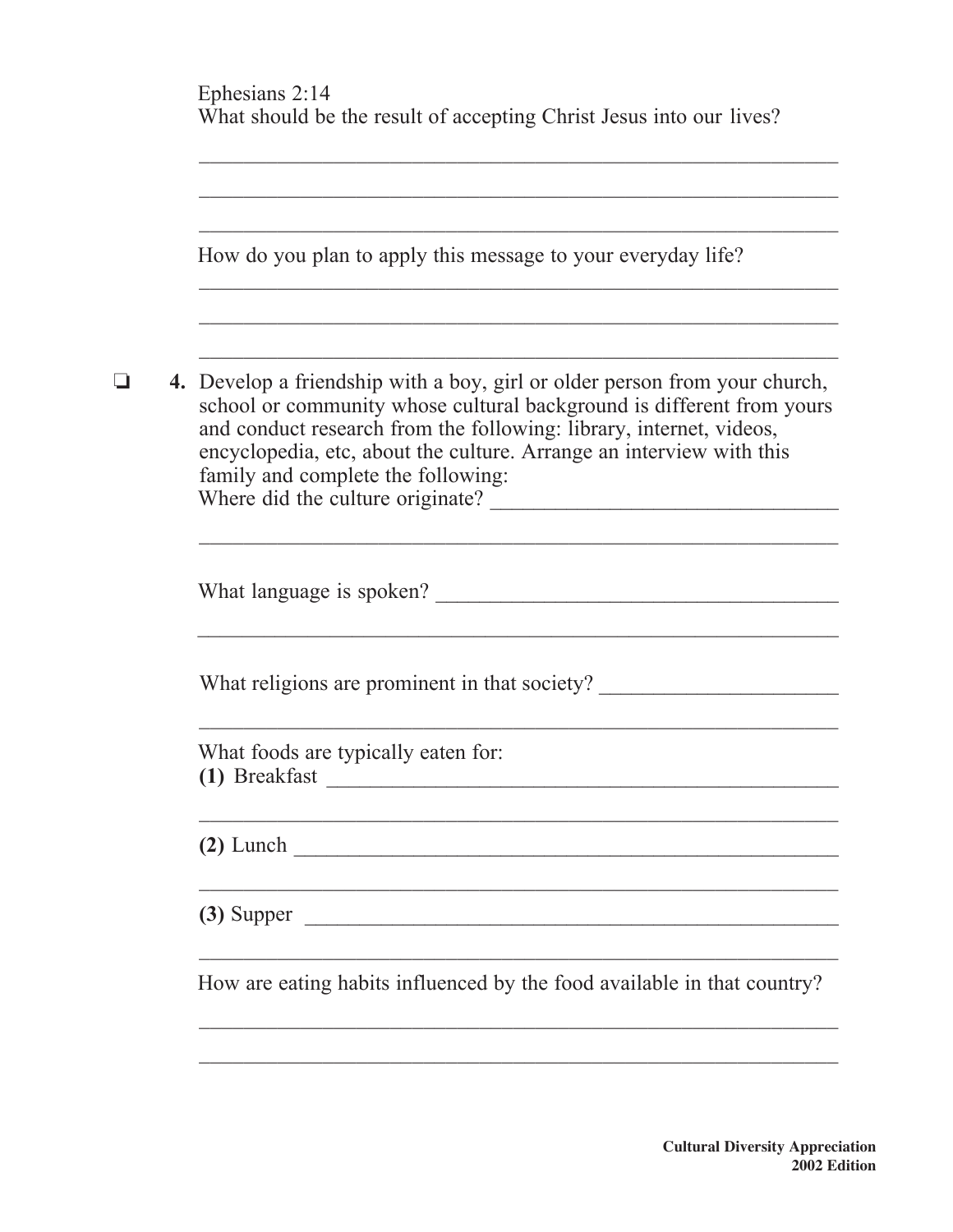Are there cultural traditions that are different from yours?

Do people of this culture celebrate the holidays that we celebrate?

<u> 1989 - Johann Harry Harry Harry Harry Harry Harry Harry Harry Harry Harry Harry Harry Harry Harry Harry Harry</u>

What customs do they have for celebrating the different holidays?

What customs or traditions from the original culture have been continued by the family in this country?

Is the dress different from dress in your culture?

Identify at least 5 ways in which you are similar and 5 things which make you different.

Similar

| 1. | the control of the control of the control of the control of the control of the control of |
|----|-------------------------------------------------------------------------------------------|
| 2. |                                                                                           |
| 3. |                                                                                           |
| 4. |                                                                                           |
| 5. |                                                                                           |
|    |                                                                                           |